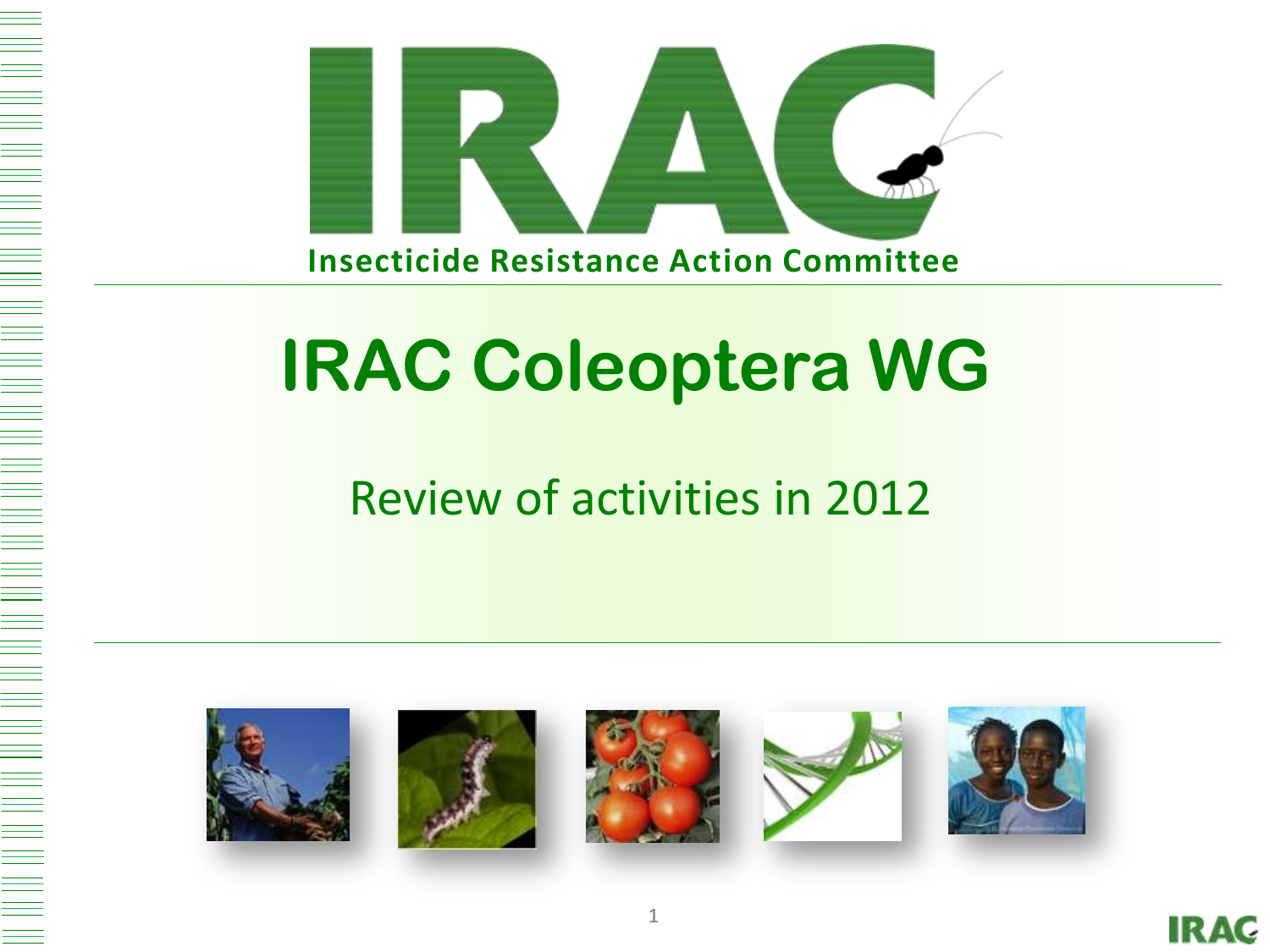# **2011/12 Workgroup Members**

#### **Current members**

- **Russell Slater, Syngenta (chair)**
- **Gerald Huart, Makhteshim (deputy chair)**
- **Anil Menon, BASF**
- **Ralf Nauen, Bayer CropScience**
- **Matthias Haas, Bayer CropScience**
- **Imre Mezei, DOW Agrosciences (Replacing Chris Longhurst)**
- **Magali Gravouil, DuPont**
- **Michel Sarazin, FMC**
- **Jean Paul Genay, NuFarm**
- **Udo Heimbach, JKI (Germany)**
- **Steve Ellis, ADAS (UK)**

**Changes in WG leadership** Proposal for either Gerald Huart or Ralf Nauen to become WG chair in 2013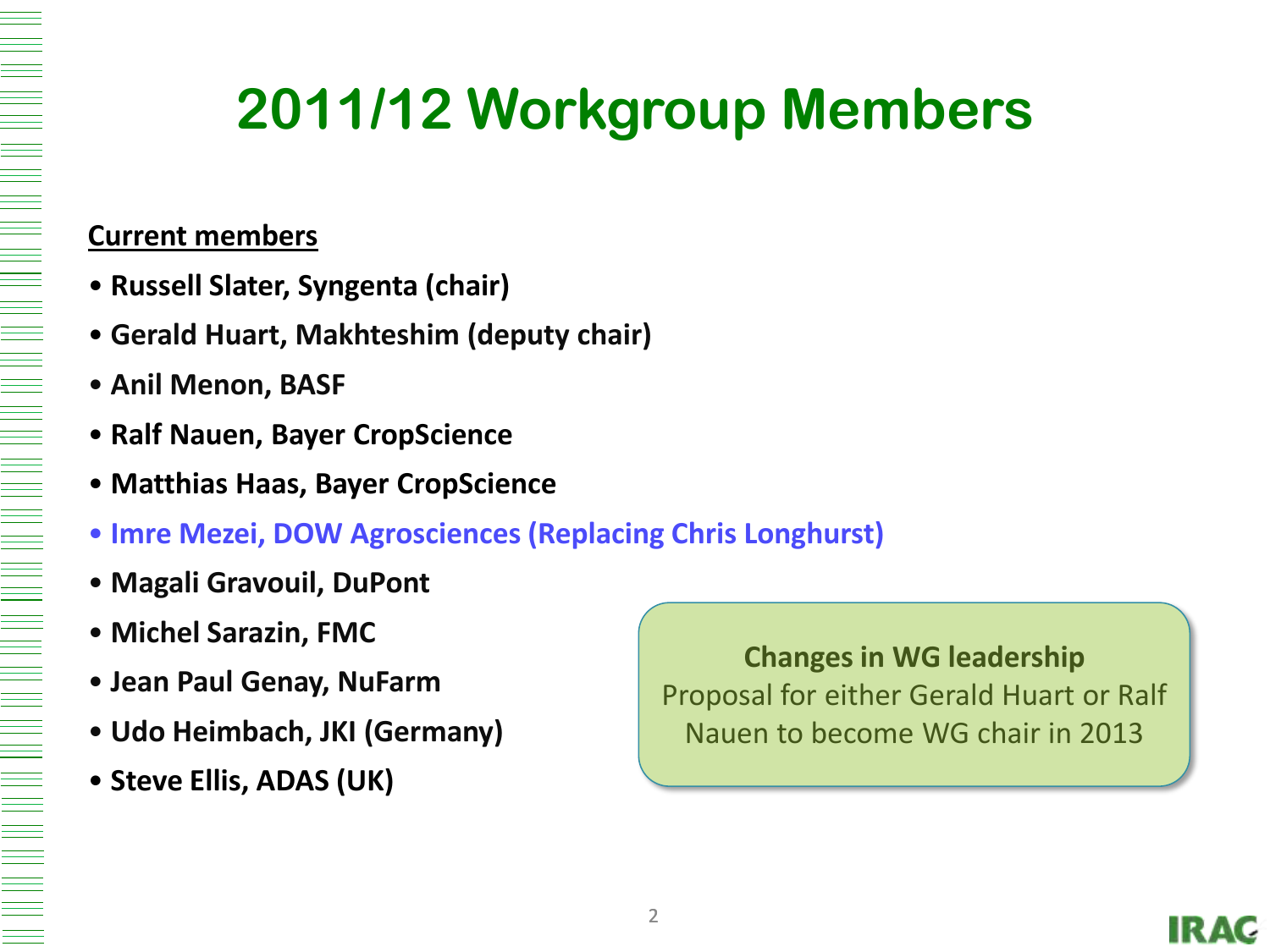### **Objectives 2012/13**

| Goals                                                                                                                                                                                         | <b>Objectives</b>                                                                                                                                                                                                                                              | <b>Timeline</b>                            |
|-----------------------------------------------------------------------------------------------------------------------------------------------------------------------------------------------|----------------------------------------------------------------------------------------------------------------------------------------------------------------------------------------------------------------------------------------------------------------|--------------------------------------------|
| To expand the remit of the team<br>to include prioritised activities<br>against a wider range of<br>coleoptera pests.                                                                         | To provide information (resistance monitoring, literature review, information posters, etc) on<br>$\bullet$<br>key coleopteran pests other than OSR pest species.                                                                                              | CPB Poster Q3, 2012<br>MOA poster Q4, 2012 |
|                                                                                                                                                                                               | To encourage projects and information to be shared on other resistance concerns involving<br>Coleopteran pests.                                                                                                                                                |                                            |
| To provide researchers, validated<br>methods for measuring the<br>susceptibility of coleopteran pests.                                                                                        | To provide a draft method for assessing the insecticide sensitivity of CRW larvae and adults to<br>$\bullet$<br>a range of insecticides used for their control.                                                                                                | Larvae Q3, 2012<br>Adults Q4, 2012         |
|                                                                                                                                                                                               | Validate methodologies for testing susceptibility of Psylliodes spp and other OSR coleoptera<br>$\bullet$<br>to pyrethroids.                                                                                                                                   | Q4, 2012                                   |
| To provide summarised<br>information to growers and<br>influencers on available control<br>options and strategies for                                                                         | Review data generated by IRAC coleoptera team members on the neonicotinoid<br>$\bullet$<br>susceptibility of Apple Weevils in Europe.                                                                                                                          | Q4 2012                                    |
| controlling key coleoptera pests<br>(posters, leaflets, etc).                                                                                                                                 |                                                                                                                                                                                                                                                                |                                            |
| To co-ordinate oilseed rape<br>coleoptera sensitivity monitoring<br>in European oilseed rape crops,<br>using validated methodologies.                                                         | Collaborate as member team companies and cooperate with public labs, regulators and other<br>$\bullet$<br>bodies involved in resistance monitoring of pollen beetle in to assemble, share and interpret<br>coordinated set of monitoring data for 2012 season. | Q3, 2012                                   |
| To provide oilseed rape pest<br>sensitivity information to growers<br>and regulators, so that informed<br>decisions on oilseed rape pest<br>control and resistance<br>management can be made. | Review and incorporate new learning's from OSR pest research, including 2011 resistance<br>$\bullet$<br>monitoring, into IRAC IRM recommendations for oilseed rape.                                                                                            | Q2, 2012                                   |
|                                                                                                                                                                                               | Present findings at international conferences.<br>$\bullet$<br>$\bullet$                                                                                                                                                                                       | Q2, 2012                                   |
|                                                                                                                                                                                               | Provide summary poster of learning's from 2012 pollen beetle susceptibility monitoring.<br>Update summary poster of OSR pest resistance management recommendations.                                                                                            | Q2, 2013<br>Q2, 2012                       |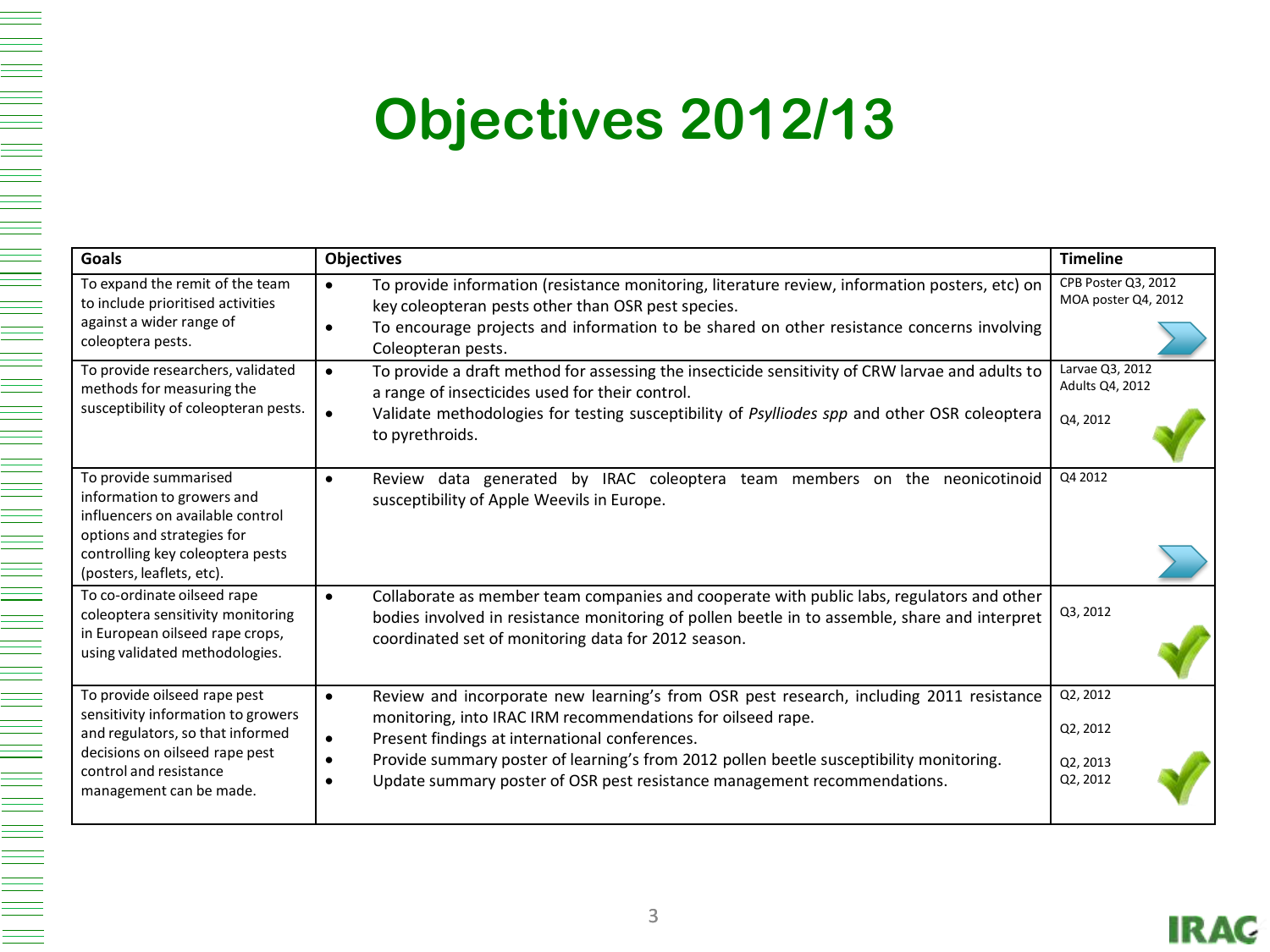### **2012 Pyrethroid resistance monitoring: Pollen Beetle**



2012 pyrethroid resistance monitoring: Meligethes aeneus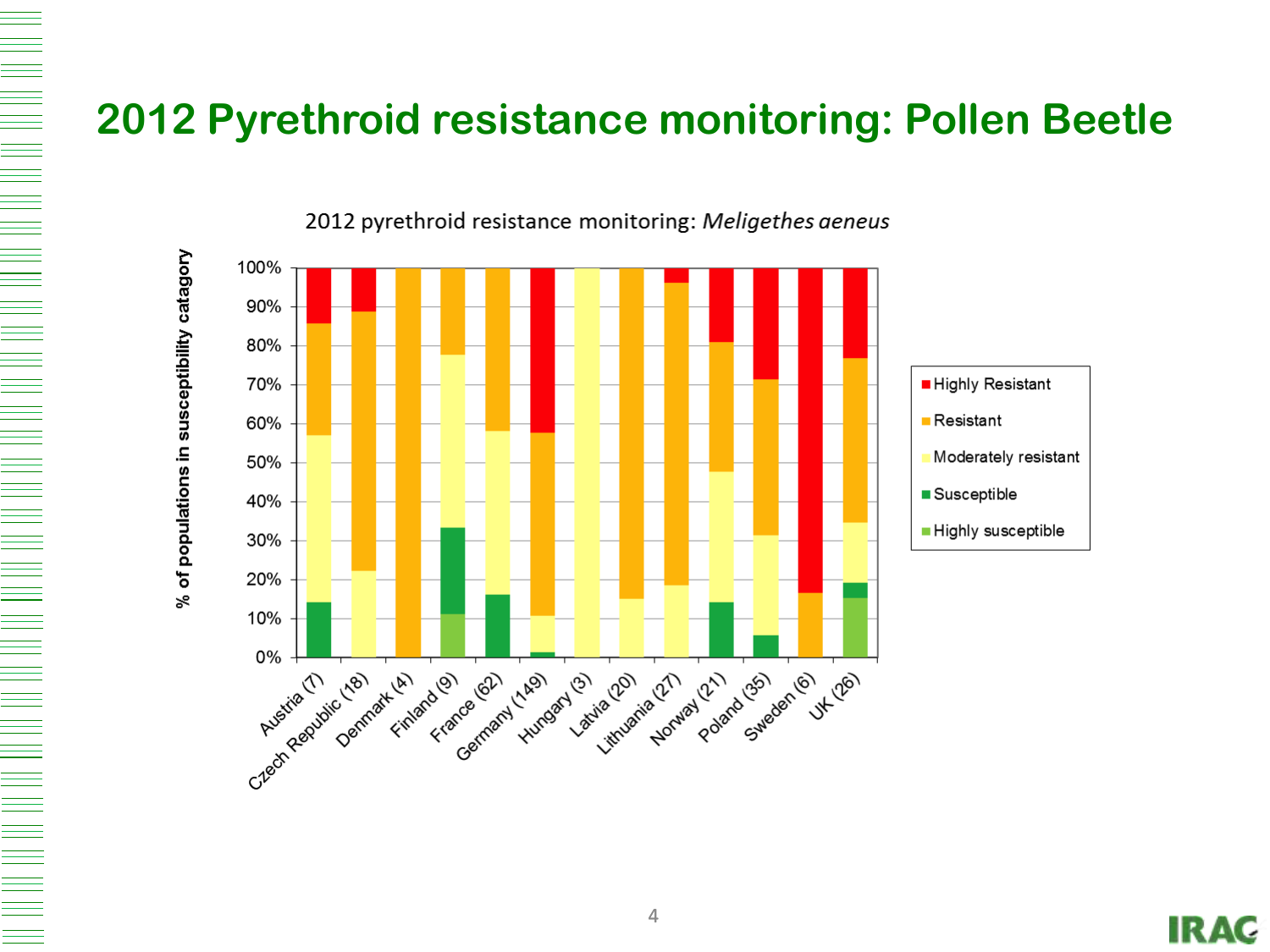### **2007-2012 Pyrethroid resistance monitoring: Pollen Beetle**



**IRAC**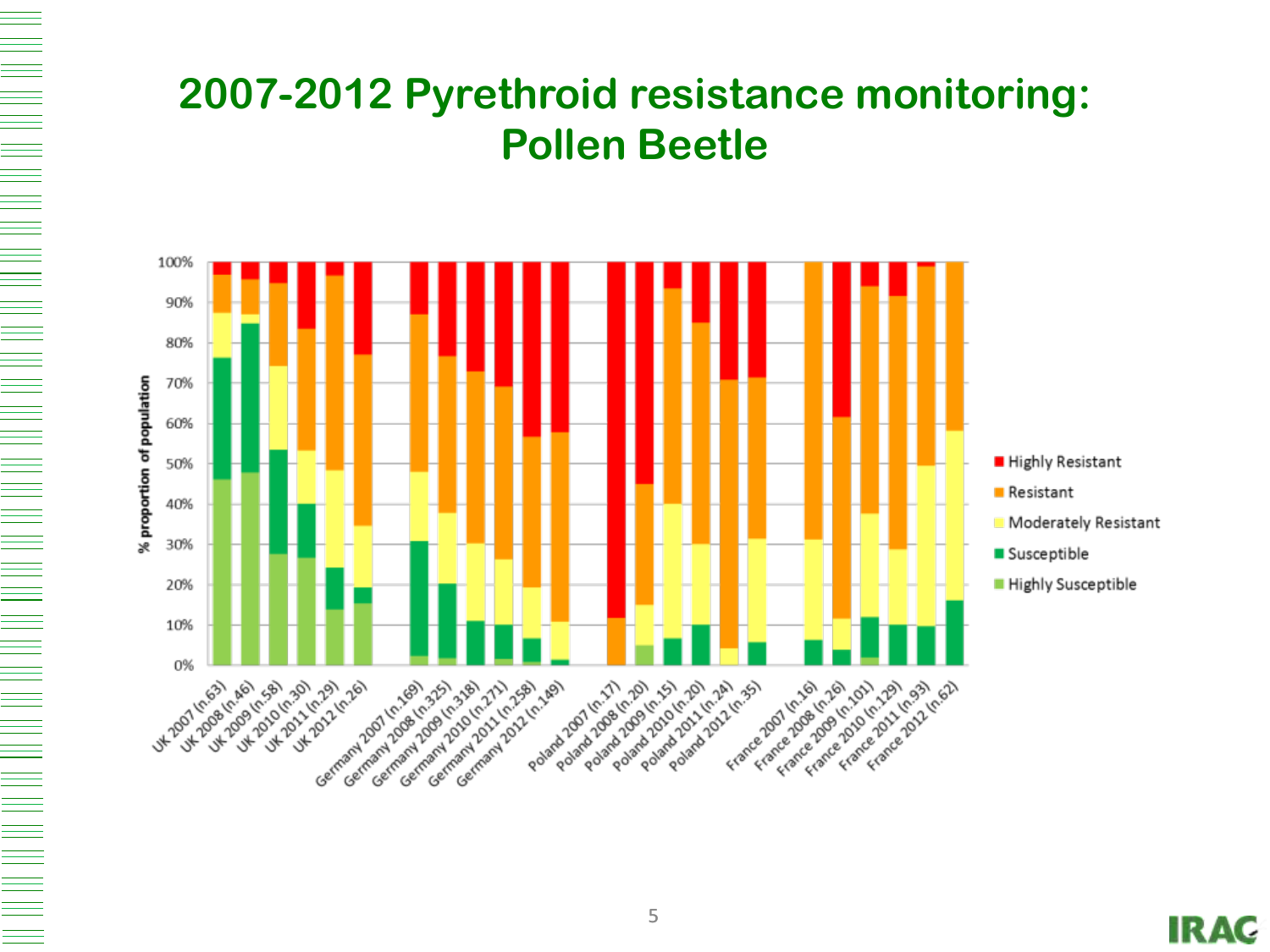### **2007-2012 Pyrethroid resistance monitoring: Pollen Beetle**

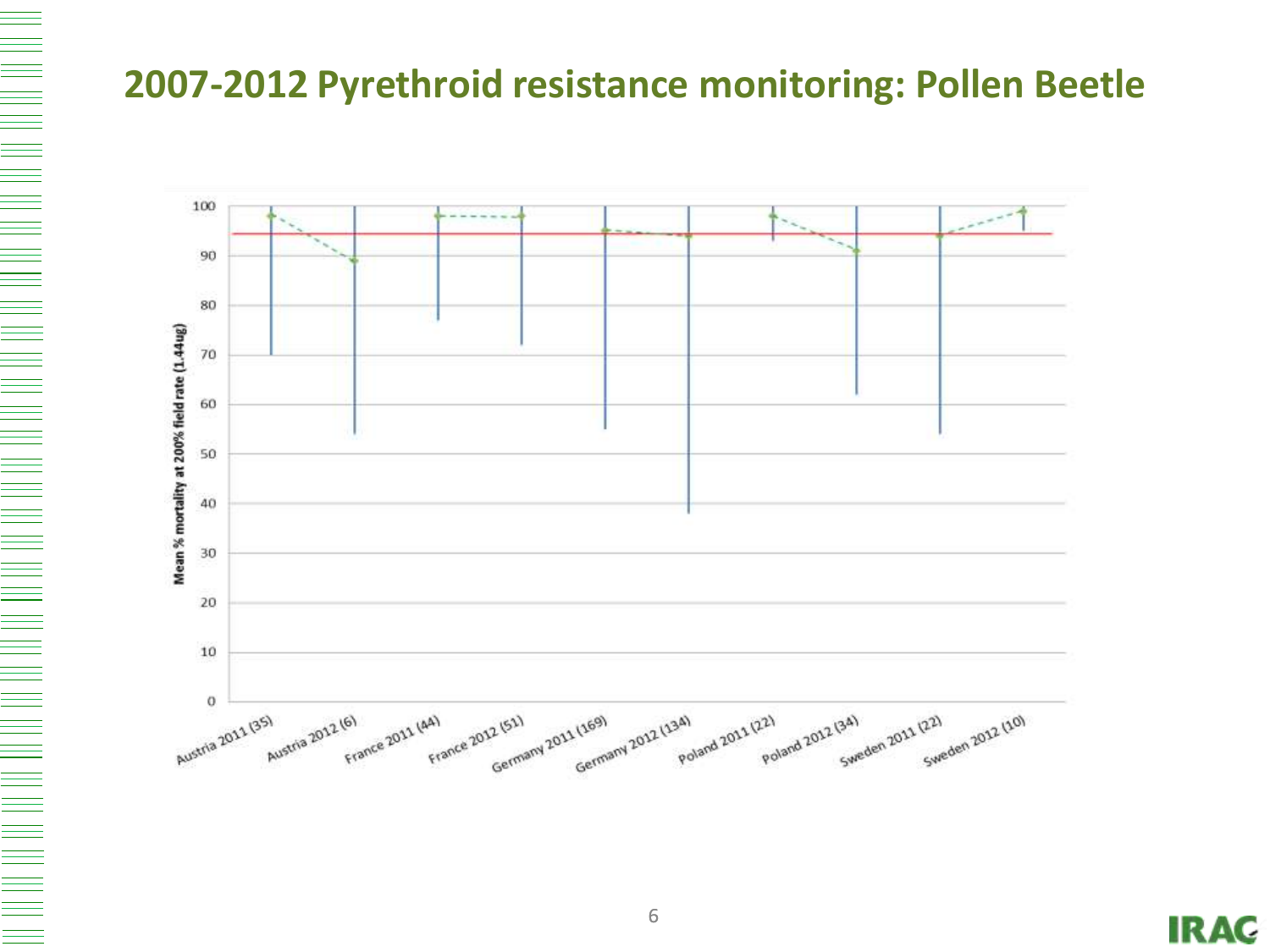## **Summary**

- In all countries surveyed, pyrethroid resistant populations of pollen beetle dominate (> 60%).
- Only 7% of pollen beetle populations surveyed in Europe can be classified as pyrethroid susceptible.
- In Germany and the UK the number of pyrethroid-susceptible populations continue to decline and the percentage of the most resistant populations (Resistant + Highly Resistant) continues to increase.
- Large decreases in the percentage of susceptible populations of pollen beetle were also observed in the Czech Republic, Hungary and Norway when compared to 2011 levels.
- A slight decrease in the mean sensitivity of pollen beetles to neonicotinoids was observed in 6 out of 9 countries surveyed, when compared to 2011 data. Monitoring of neonicotinoid susceptibility will continue in subsequent years in order to observe year to year variability.
- There was no evidence of changes in indoxacarb or organophosphate susceptibility observed in all countries surveyed.

A THE BELLEVIEW AND A THE PERSON WAS ARRESTED FOR A THE PERSON WAS ARRESTED FOR A SERIES OF A SERIES OF A SERIES OF A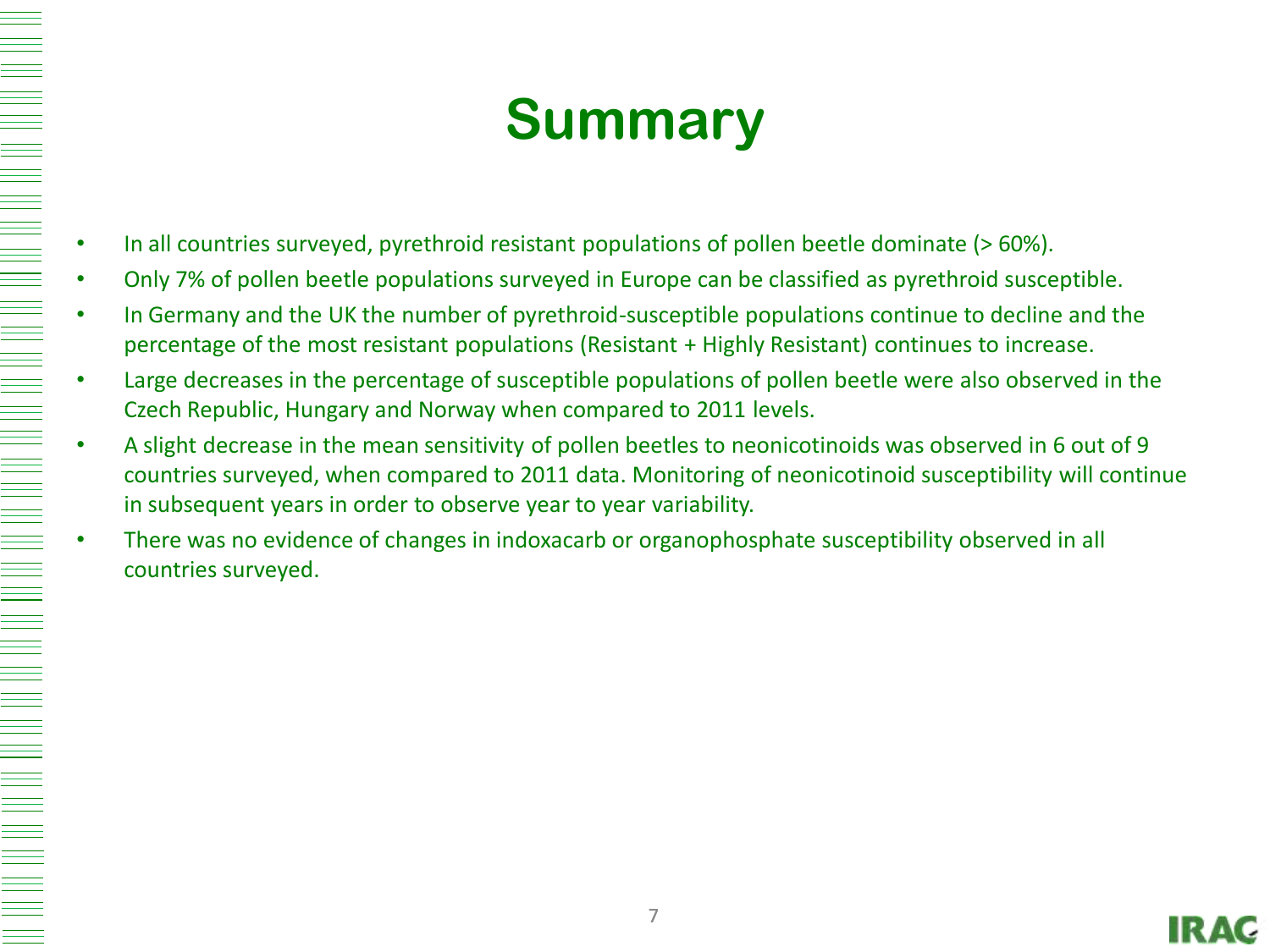## **Other activities**

- Method development and neonicotinoid resistance monitoring for Apple Weevil (*Anthonomus pomorum*).
- Corn Rootworm (Diabrotica spp.) larval bioassay method proposed and under review.
- Video of pollen beetle susceptibility monitoring bioassays (PYR, NNI, INDO, OP) planned with IRAC Methods WG (Q2, 2013).
	- Update of OSR pest resistance references.

- Investigation into possible reports of pyrethroid efficacy problems when applied against Phyllotreta Striolata in Canadian OSR (Sorry ...Canola)
- Investigate possible method development/information package for Rice Water Weevil & Cereal Leaf Beetle.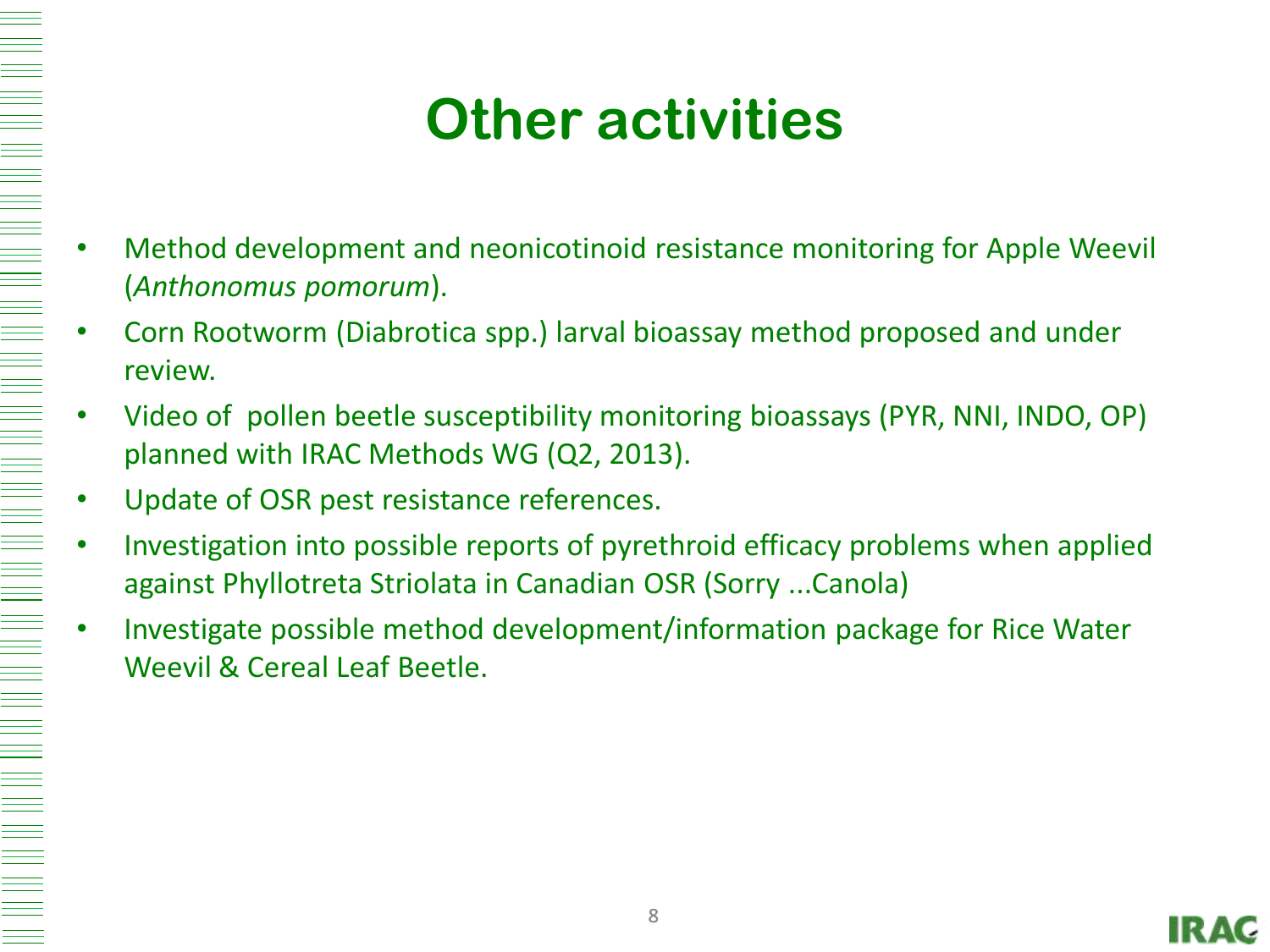### **IRAC Coleopteran Working Group Pollen Beetle Resistance Monitoring 2012**

**www.irac-online.org Insecticide Resistance Action Committee**

**1B IRAC MoA**

• IRAC method # 25 (Chlorpyrifos-

Indoxacarb & Organophosphate susceptibility

**22A IRAC MoA**

• IRAC Method # 27 (Indoxacarb)

discriminating dose.

All European populations of pollen beetle tested were susceptible to both Indoxacarb and organophosphates based on the IRAC recommended

**Country No. of populations tested**<br>Indoxacarb OP **Indoxacarb** Austria | 0 | 3  $\text{Zech}$  Republic  $\begin{array}{ccc} 0 & 2 \end{array}$ France  $\begin{array}{|c|c|c|c|c|c|c|c|c|} \hline \end{array}$  9 Germany  $\begin{vmatrix} 10 & 8 \end{vmatrix}$  8 Hungary  $\begin{vmatrix} 0 & 3 \end{vmatrix}$ Poland  $\begin{array}{|c|c|c|c|c|c|c|c|c|} \hline \end{array}$  0  $\begin{array}{|c|c|c|c|c|c|c|c|} \hline \end{array}$ United Kingdom 0 1

ethyl)

#### **Introduction and Background**

Pyrethroid resistance has been recorded in European populations of the pollen beetle (*Meligethes aeneus*) since 1999, when it was first reported in Eastern France. The IRAC Coleopteran Working Group brings together expertise from agrochemical companies and independent researchers in order to monitor the development and spread of resistance in pollen beetles and other coleopteran pests of oilseed rape.

Pyrethroid, neonicotinoid and organophosphate susceptibility is measured by the use of insecticide coated glass vial assays. Results of the 2012 susceptibility monitoring program are presented in this poster. More details of the methods used in this survey can be found on the IRAC website





**BA** 

• IRAC method #11

• 0.075 & 0.015 ug/cm<sup>2</sup>lambda-cyhalothrin doses • Scoring system based on mortality at both doses indicates susceptibility status.

Pyrethroid resistant populations of pollen beetle dominate in all European countries surveyed.

Changes in the pyrethroid susceptibility of pollen beetle populations 2007 -





slight reduction in the mean percentage mortality (green diamond) and an increase in the variation between populations were observed. Neonicotinoid susceptibility will continue to be monitored in the following years.

#### **Summary & Recommendations**

- In all countries surveyed, pyrethroid resistant populations of pollen beetle dominate (> 60%).
- Only 7% of pollen beetle populations surveyed in Europe can be classified as pyrethroid susceptible.
- In Germany and the UK the number of pyrethroid-susceptible populations continue to decline and the percentage of the most resistant populations (Resistant + Highly Resistant) continues to increase.
- Large decreases in the percentage of susceptible populations of pollen beetle were also observed in the Czech Republic, Hungary and Norway when compared to 2011 levels (data not shown in poster).
- A slight decrease in the mean sensitivity of pollen beetles to neonicotinoids was observed in 6 out of 9 countries surveyed, when compared to 2011 data. Monitoring of neonicotinoid susceptibility will continue in subsequent years in order to observe year to year variability (Not all data shown).
- There was no evidence of changes in indoxacarb or organophosphate susceptibility observed in all countries surveyed.
- In order to prevent further insecticide resistance development, it is recommended that insecticides with different modes of action are utilised in an effective resistance management program, dependent on local insecticide availability and national use guidelines. IRAC guidelines for resistance management in oilseed rape can be found on the IRAC website (www.irac-online.org).
- IRAC would like to thank all of those who contributed to the survey. Participants are too numerous to name, but their contributions are very much appreciated.

This poster is for educational purposes only. Details are accurate to the best of our knowledge but IRAC and its member companies cannot accept responsibility for how this information is used or interpreted. Advice should followed. CropLife